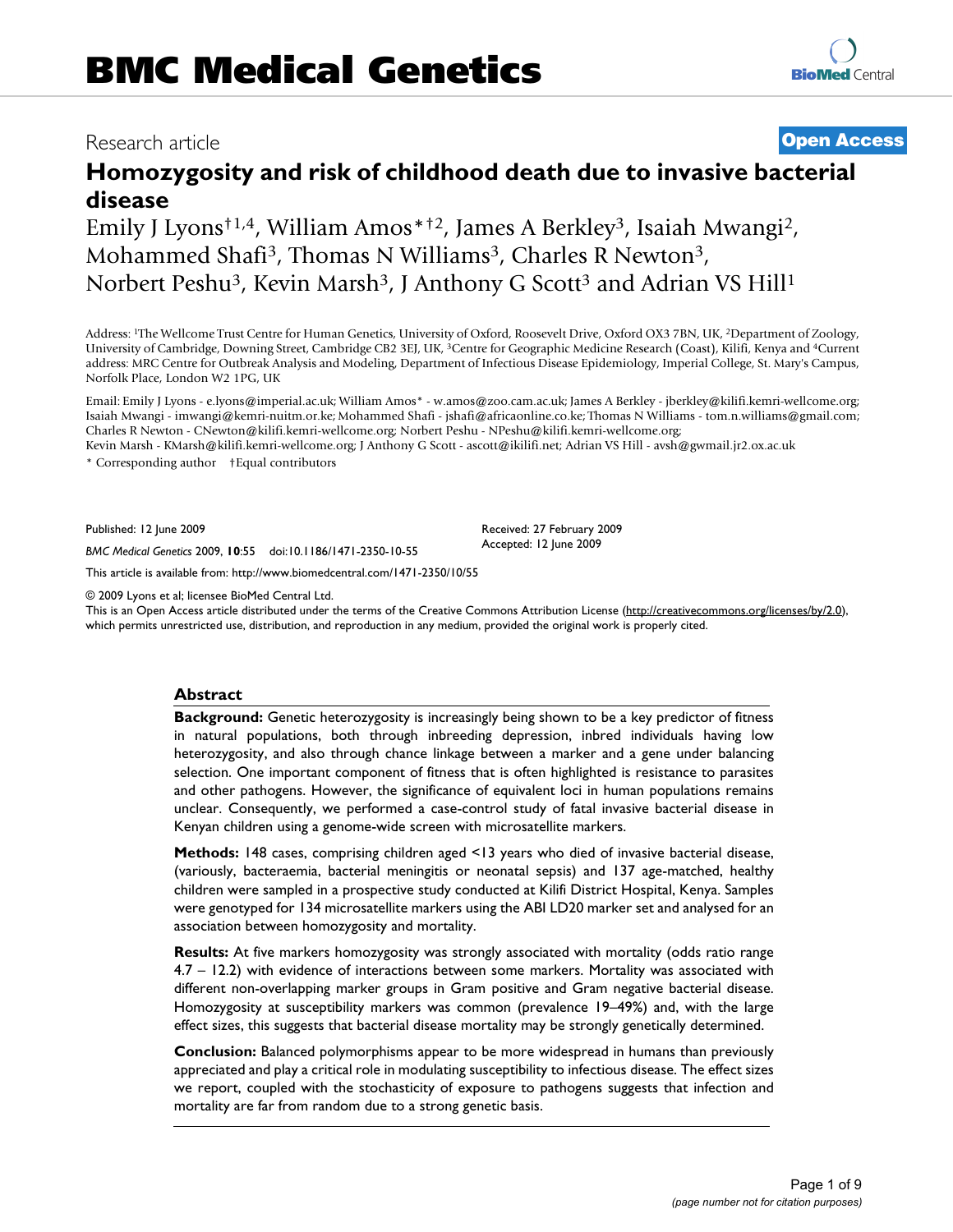## **Background**

Many recent studies of natural populations report a correlation between genetic heterozygosity (heterozygosity-fitness correlation, HFC), measured at a small number (of the order of 10) of presumed neutral markers, and fitness [1,2]. Fitness measures range widely from survival [3] and reproductive success [4-6] to indirect traits such as song complexity [7] and territory size [8] in birds. Some of the most frequently reported traits relate to immune function [9] and susceptibility to micro- [10] and macroparasites [11-13]. Such studies raise obvious questions, both about the mechanism responsible, and whether similar patterns may affect humans.

Two primary mechanisms have been suggested to explain HFCs [14,15]. First, relatively homozygous individuals may be more susceptible to infection because they are inbred. Here, average heterozygosity at the panel of markers being genotyped estimates genome-wide heterozygosity, which in turn estimates the inbreeding coefficient, *F*. However, several theoretical treatments have come to the conclusion that such a mechanism is unlikely to operate in most real populations [16-18]. The problem is that random mating generates extremely few individuals with sufficiently high *F* for their heterozygosity to stand out when measured at tens or even hundreds of markers, unless the population is very small or highly polygynous. Humans may offer a further exception in cultures where cousin marriages are actively encouraged [19], potentially increasing the rate of heritable diseases [20,21].

The second mechanism that may generate HFCs involves chance linkage between one or more of the markers and a gene(s) experiencing balancing selection. Balancing selection has often been thought to be rather rare, particularly in humans [22] where the classical example is sickle cell anemia [23] remains one of very few examples. Moreover, while some argue that polymorphism at immune function genes is maintained by overdominant balancing selection [24], there is evidence that this is unlikely to be effective at maintaining more than two alleles [25-27]. Regardless of theory, a number of recent HFC studies report convincing associations between heterozygosity at one particular locus and the measured trait [13,28-31].

Over the last five to ten years, association studies examining the genetic basis of human disease have switched overwhelmingly from microsatellite markers to single nucleotide polymorphisms (SNPs) [32]. SNPs are much less polymorphic than microsatellites, a deficiency that is usually compensated for by the vastly greater number of markers being genotyped. However, while there are many advantages to using SNPs for the assessment of local heterozygosity, microsatellites offer an arguably more direct approach that circumvents the need to reconstruct complex haplotypes. To assess the possible importance of HFCs in humans, we therefore conducted a case-control study in a population of Kenyan children, using a panel of microsatellite markers to quantify both local and genomewide heterozygosity.

## **Results**

All our samples were drawn from a prospective study in Kilifi District Hospital and were genotyped for 134 microsatellite markers using the ABI LD20 marker set (Applied Biosystems, USA) [see Additional file 1]. Cases (n = 148) comprised a consecutive series of children aged <13 years who died of invasive bacterial disease, (variously, bacteraemia, bacterial meningitis or neonatal sepsis, for details see methods), a major contributor to childhood mortality in the developing world [33]. Controls comprised 137 randomly selected healthy children matched on age to the cases. Microsatellite traces were scrutinised carefully to ensure homozygotes were identified with high accuracy.

For the study of HFCs a number of measures of heterozygosity have been proposed that offer potential benefits over straight heterozygosity, weighting scores variously by allele size (mean  $d^2$ )[3], allele frequencies (internal relatedness, IR) [6] and the variability of loci scored (HL) [34]. However, in automated high throughput studies, heterozygosity assessment can sometimes be problematic, particularly where time for scrutiny of every trace is limited. Thus, null (non-amplifying) alleles, allele drop-out and, at some loci, high levels of stutter-bands can all contribute to a tendency for a minority of loci to carry misleading genotypes where heterozygotes are called as homozygotes or vice versa. Issues have also been identified with allele binning, in some cases causing single alleles to be split between two length classes [35]. In an attempt to circumvent these problems we spent most empirical effort ensuring that heterozygotes and homozygotes were accurately scored and introduce a variant of the measure Standardised Heterozygosity (SH) [2], designed to be highly conservative. SH controls for missing data by expressing heterozygosity as the ratio of the observed heterozygosity in an individual relative to the expected value at the markers genotyped, assuming Hardy-Weinberg equilibrium. Our measure, Standardised Observed Homozygosity (SOH), follows the same principle but instead of calculating the expected homozygosity from the allele frequencies, we used the observed homozygosity at each locus. In this way, SOH measures the extent to which any given individual is more or less homozygous relative to the level expected if all genotypes were randomized among individuals, negating the requirement for accurate allele frequency estimates and reducing the impact of allele drop out, null alleles and other possible artefacts.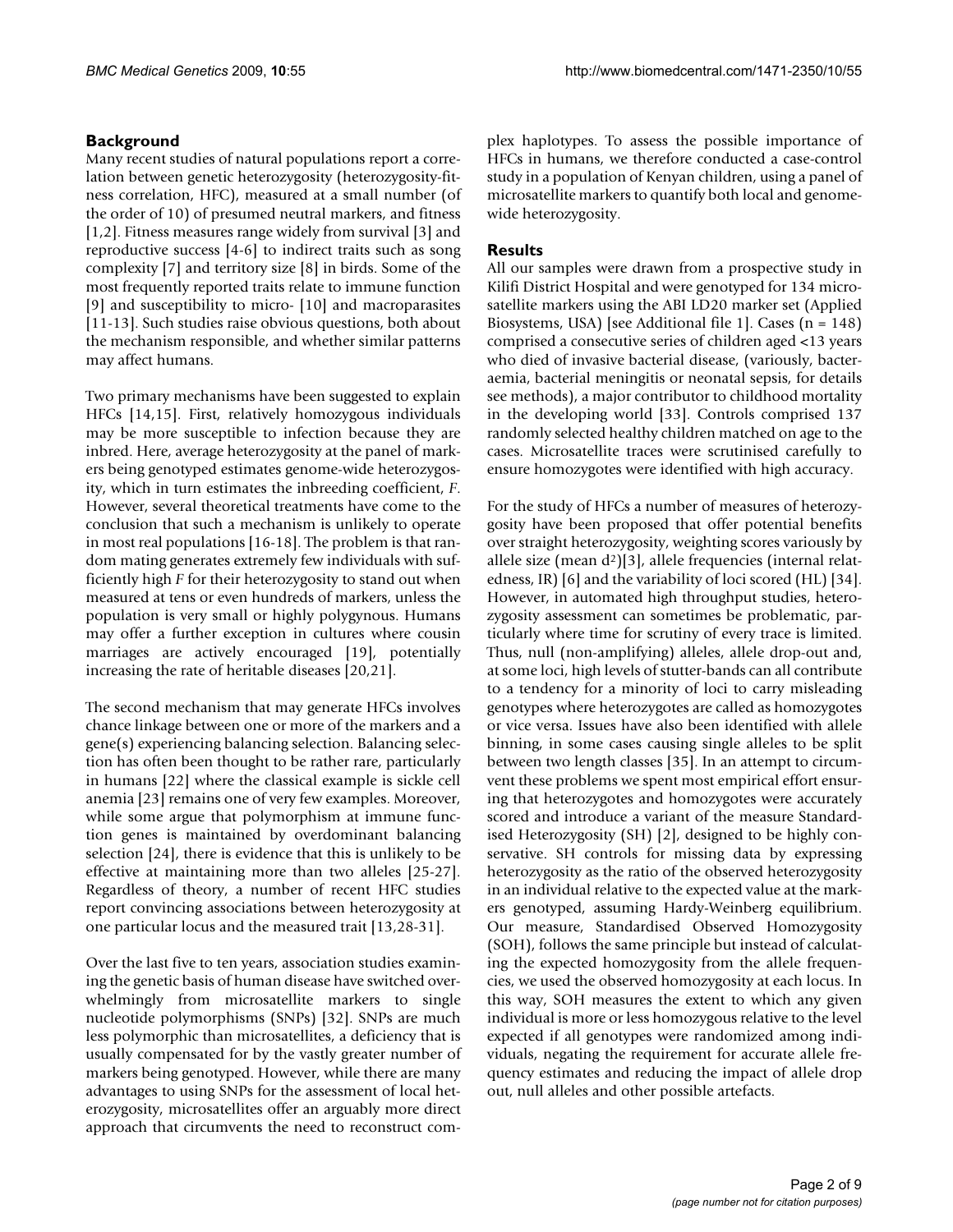We first asked whether SOH varied significantly among disease categories by conducting a one-way ANOVA. Raw SOH values exhibit a slightly skewed distribution, but this is removed by a simple log transformation (Shapiro-Wilk normality test,  $W = 0.9941$ ,  $p = 0.322$ ). Following transformation, SOH revealed highly significant variation among disease classes (F<sub>15,2811</sub> = 6.75, P = 5.89  $\times$  10<sup>-6</sup>) (Figure 1). However, when the control class was excluded, the ANOVA was no longer significant (F  $_{[4,144]} = 0.785$ , P = 0.54), indicating that the main effect is driven by a difference in heterozygosity between cases and controls rather than between disease classes. The direction of the deviation is toward greater homozygosity in cases compared with the controls.

We next asked whether there was evidence of local effects due to chance linkage between one or more markers and a gene(s) experiencing balancing selection. To test this proposition we calculated age-adjusted odds ratios of mortality at each locus in turn (Figure 2). Most markers show either a non-significant or borderline (at alpha = 0.05) association between homozygosity and risk of mortality. However, nine markers reveal a strong associations with experiment wide significance using full Bonferroni correction (p < 0.00037, see Table 1). This is a highly conservative threshold since where multiple markers are expected, the less stringent false discovery rate approach can be justified [36]. Although the spacing between markers is sufficient to ensure they behave as if unlinked, it is possible that multiple markers contribute to the same risk through linkage to related genes. Consequently, we then constructed a multivariable logistic regression model with mortality as the response and age, sex, locality, SOH and homozygosity at each of the nine largest-effect markers as explanatory variables. Sequential removal of terms that did not contribute significantly (likelihood ratio test, p <



**Disease class**

## Analysis of variance of standardized observ **Figure 1** ed homozygosity values for cases and controls

Analysis of variance of standardized observed homozygosity values for cases and controls. *S*<sub>OH</sub> is the Standardised

Observed Homozygosity for an individual genotyped for *i* loci, calculated as:  $S_{OH} = \frac{N_{\rm hom}}{\Sigma H_{ci}}$  where  $N_{\rm hom}$  is the number of  $=\frac{N_{\text{hom}}}{\sum\limits_{i} H_{oi}}$ 

homozygote genotypes in the individual concerned and *Hoi* is the observed frequency of homozygotes at one of the *i* loci scored in this individual. \*\*indicates a highly significant test where  $P \le 1 \times 10^{-5}$ . The IBI + malaria group includes individuals who had invasive bacterial disease but also malaria parasitaemia so that the contribution of the latter to mortality could not be determined with certainty. Sample sizes for the disease classes are as follows: control = 183, bacteraemia = 71, meningitis = 18, neonatal sepsis = 26 and IBI + malaria parasitaemia = 34. IBI: invasive bacterial infection. Error bars are ± 1 standard error.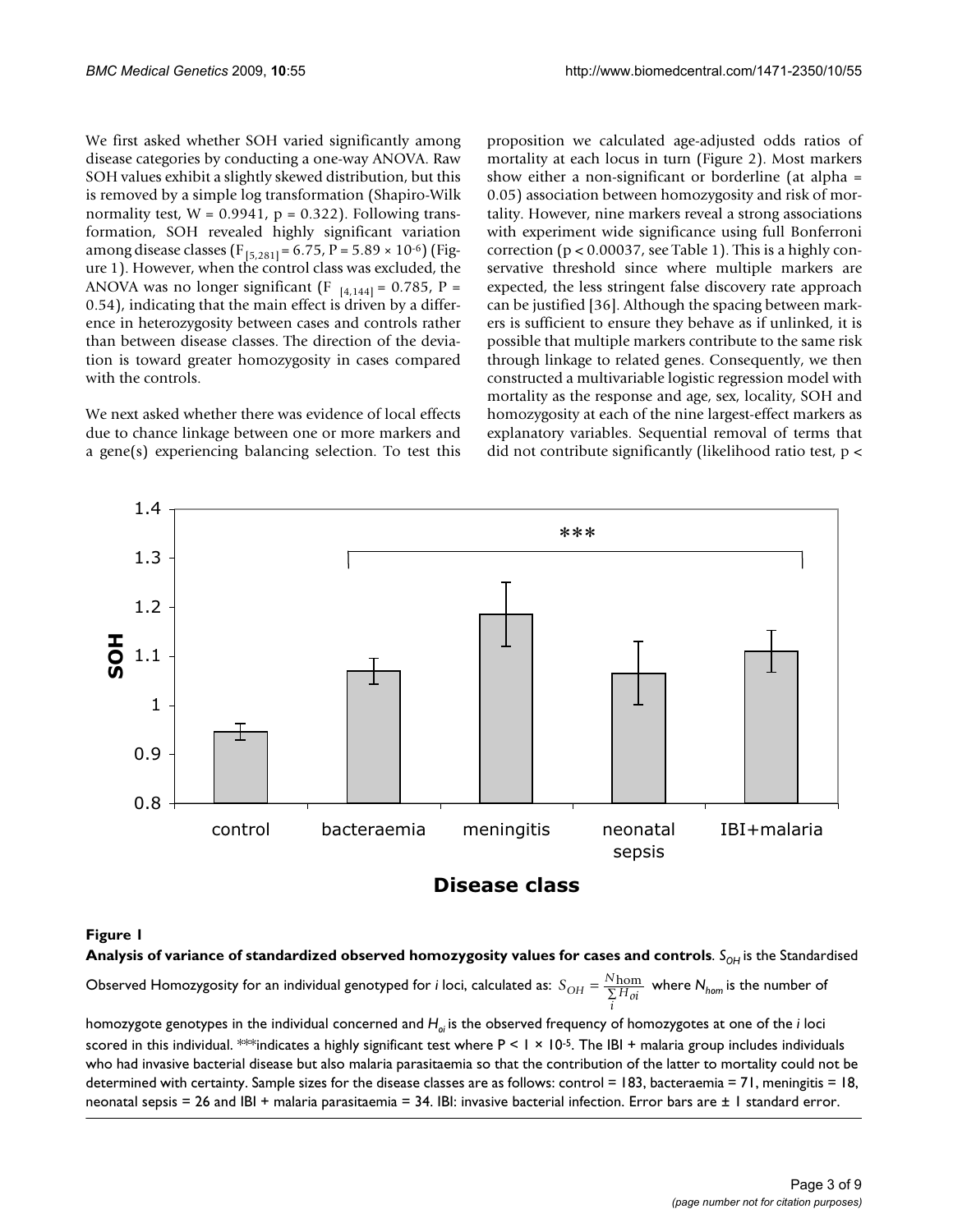

#### Odds ratios and 95% conf **Figure 2** idence intervals for mortality and homozygosity by marker, adjusting for age

**Odds ratios and 95% confidence intervals for mortality and homozygosity by marker, adjusting for age**. Ageadjusted odds ratios (with 95% confidence intervals) of mortality at each locus. All markers were tested for significance using a chi-squared test based on a simple 2 × 2 contingency table (case/control vs homozygotes/heterozygotes). ORs shown in dark blue are non-significant. ORs shown in pale blue are significant at  $P < 0.05$  and ORs shown in pink (n = 9) are significant at  $P <$ 0.00037 (i.e. significant experiment-wide at P < 0.05).

0.05) yielded a final model containing age, location and five markers (D12S310, D13S158, D14S275, D16S3103, D16S423). SOH is dropped as a marginally significant term (LHR, p~0.07) whether fitted as a continuous variable or as a factor with five levels. By implication, it seems that genome-wide effects (inbreeding depression) are minimal or absent.

Beginning with the final model derived above, we explored further possible interactions between markers, and also between each marker and age. Among all possible pair-wise combinations of markers, two revealed significant interactions, both of which were retained in the model regardless of the order in which they were added (Table 2, last two columns). No significant interactions with age were detected. Our data contain approximately equal numbers of individuals who died from Gram positive  $(n = 63)$ , gram negative  $(n = 79)$  or both  $(n = 6)$  infections and this allowed us to ask whether our markers identify genes that impact differently on diseases caused by bacteria of different classes. We therefore repeated the logistic regression approach above on each bacterial class separately, including dual infections in both analyses.

Given the smaller datasets, criteria for initial inclusion in the model were relaxed to an initial OR significant at p < 0.005. The final models are summarized in Table 2 and reveal surprising complexity, with susceptibility to gram positive and gram negative infections associated mostly with non-overlapping genomic locations. Only marker D12S310 is significant in all three models. Marker D9S164 reveals an interaction with age, infants being more likely to die if homozygous ( $OR = 1.65$ ) and older children less (OR = 0.18). Interactions between marker pairs in the whole dataset suggest that homozygosity at both markers together confers no greater risk than homozygosity at either one alone. However, in the gram negative model the interaction of homozygosity at two markers, D7S486 and D16S423, indicates a significantly synergistic risk of mortality (odds ratio 40.7) where homozygosity at either of the markers alone confers no risk.

Finally, to assess the magnitude of homozygosity effects with respect to the population, we calculated the population attributable risk fraction (PARF) [37] for each marker (Table 3). PARFs indicate the proportional reduction in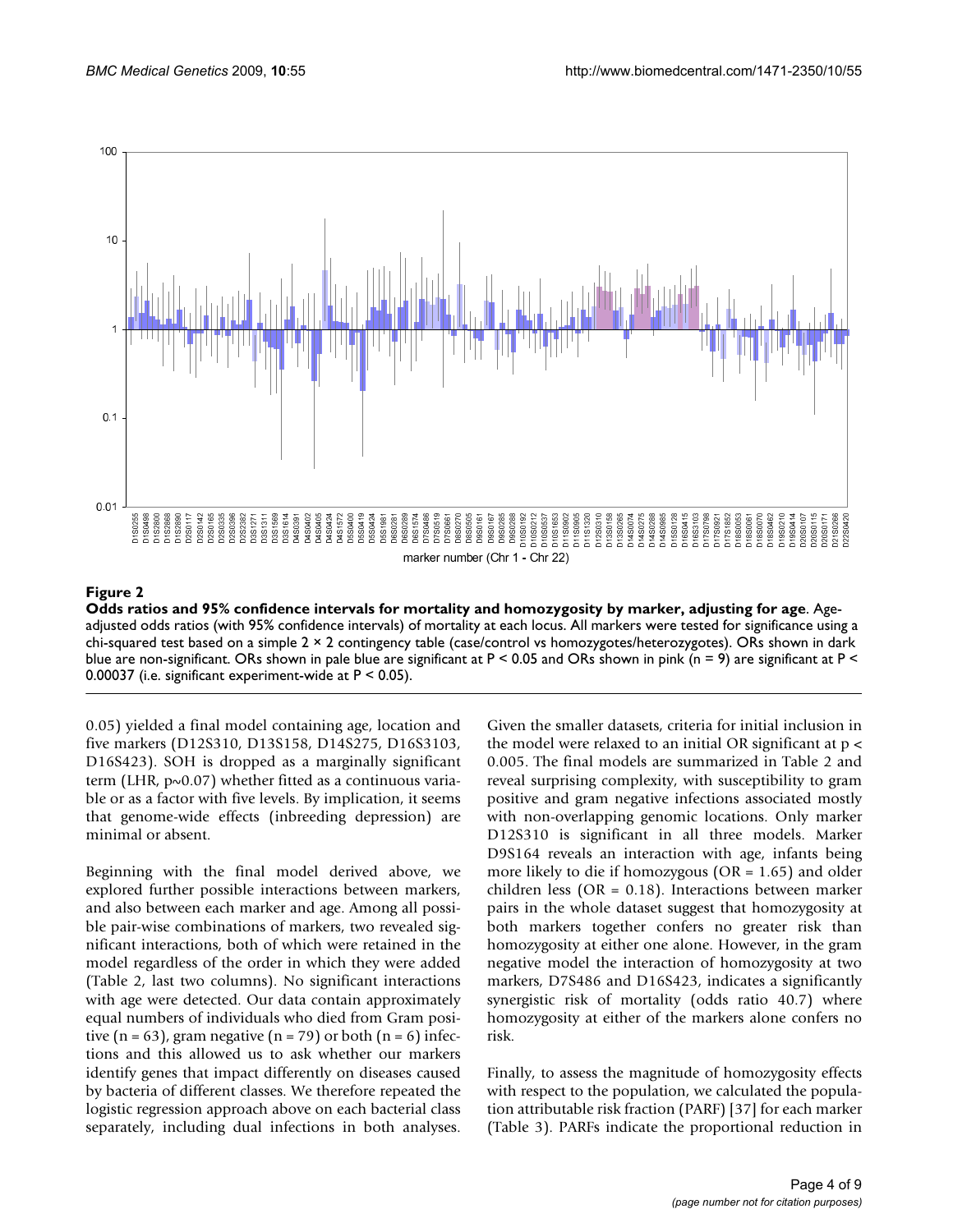| <b>Marker</b> | <b>OR</b> | lower 95% CI | upper 95% CI | chi sq | p value  |
|---------------|-----------|--------------|--------------|--------|----------|
| D12S310       | 2.86      | 1.68         | 4.86         | 15.420 | 0.000086 |
| D12S352       | 2.66      | 1.64         | 4.31         | 16.194 | 0.000057 |
| D13158        | 2.67      | 1.66         | 4.3          | 16.496 | 0.000049 |
| D14S261       | 3.14      | 1.94         | 5.09         | 21.998 | 0.000003 |
| D14S275       | 2.59      | 1.59         | 4.22         | 15.034 | 0.000106 |
| D14S280       | 3.57      | 2.05         | 6.21         | 21.421 | 0.000004 |
| D15S1007      | 2.64      | 1.63         | 4.28         | 16.093 | 0.000060 |
| D16S423       | 2.60      | 1.6          | 4.21         | 15.368 | 0.000088 |
| D16S3103      | 2.89      | 1.75         | 4.77         | 17.611 | 0.000027 |

**Table 1: Nine microsatellites showing the strongest association between heterozygosity and mortality due to invasive bacterial disease.**

The table shows odds ratios (OR), adjusted for age in 6 strata and geographical location in 8 strata, of death due to bacterial invasive disease, along with lower and upper 95% confidence intervals (CI). Significance was assessed using 2 × 2 contingency table of heterozygote/homozygote vs case/ control, yielding a chi-squared value (chi sq) and its associated P value. All loci comfortably exceed the experiment-wide significance threshold of 0.00037.

mortality due to bacterial infection that would result if homozygosity at the locus could be eliminated. However, such direct interpretation in our case is problematic for many reasons, including the fact that the risk is probably driven by specific alleles whose prevalence differs greatly from that of homozygotes in general. None the less, the ORs of the full model indicate that the risks we describe are sizeable, particularly since the markers provide only indirect measures of homozygosity at the genes themselves. Furthermore, given that the population prevalence of homozygosity at the relevant markers is high, the population-wide effects of homozygosity are likely to impact

**Table 2: Age- and geographic location-adjusted odds ratios for invasive bacterial death with homozygosity at specific microsatellite markers in multivariable models restricted to cases of Gram positive sepsis, gram negative sepsis or including all invasive bacterial deaths combined.**

| <b>Markers</b> | Interaction | <b>Gram Negative</b> |               | <b>Gram Positive</b> |                | <b>Combined</b> |               |
|----------------|-------------|----------------------|---------------|----------------------|----------------|-----------------|---------------|
|                |             | 0R                   | 95% CI        | 0R                   | 95%CI          | 0R              | 95% CI        |
| D7S486         |             | 1.02                 | $0.16 - 6.53$ |                      |                |                 |               |
| D7S486         | D16S423     | 40.7                 | $4.28 - 387$  |                      |                |                 |               |
| D12S310        |             | 14.0                 | $2.70 - 72.7$ | 4.73                 | $1.59 - 14.1$  | 4.94            | $2.27 - 10.8$ |
| DI3S158        |             | 6.11                 | $1.45 - 25.8$ |                      |                | 4.66            | $1.92 - 11.3$ |
| D15S1007       |             | 7.28                 | $1.89 - 28.1$ |                      |                |                 |               |
| D16S423        |             | 1.61                 | $0.31 - 8.33$ |                      |                | 7.65            | $2.55 - 22.9$ |
| D9S164         | infants     |                      |               | 0.18                 | $0.018 - 1.90$ |                 |               |
| D9S164         | children    |                      |               | 1.65                 | $0.249 - 10.9$ |                 |               |
| D14S275        |             |                      |               | 3.93                 | $1.35 - 11.4$  | 12.2            | $4.44 - 33.3$ |
| D14S275        | D13S158     |                      |               |                      |                | 10.1            | $3.84 - 26.5$ |
| D16S3103       |             |                      |               | 3.70                 | $1.20 - 11.4$  | 7.04            | $2.56 - 19.4$ |
| D16S3103       | D16S423     |                      |               |                      |                | 10.2            | $4.10 - 25.2$ |

The table shows odds ratios, adjusted for age in 6 strata and for geographical location in 8 strata, of death due to all invasive bacterial disease, of death due to Gram negative invasive bacterial disease and of death due to Gram positive invasive bacterial disease, for homozygosity at microsatellite markers either alone or paired (where interactions were noted with LRT p values < 0.05). Variables excluded, with LRT p values = 0.05, in addition to sex and SOH, were markers d12s352, d14s261, d14s275, d16s3103 and d18s452 in the gram negative model, markers d13s158, d14s261, d14s280 and d16s423 in the gram positive model and markers d12s352, d14s261, d14s280 and d15s1007 in the combined model. Variables and interaction terms in the final models all had LRT p values < 0.02.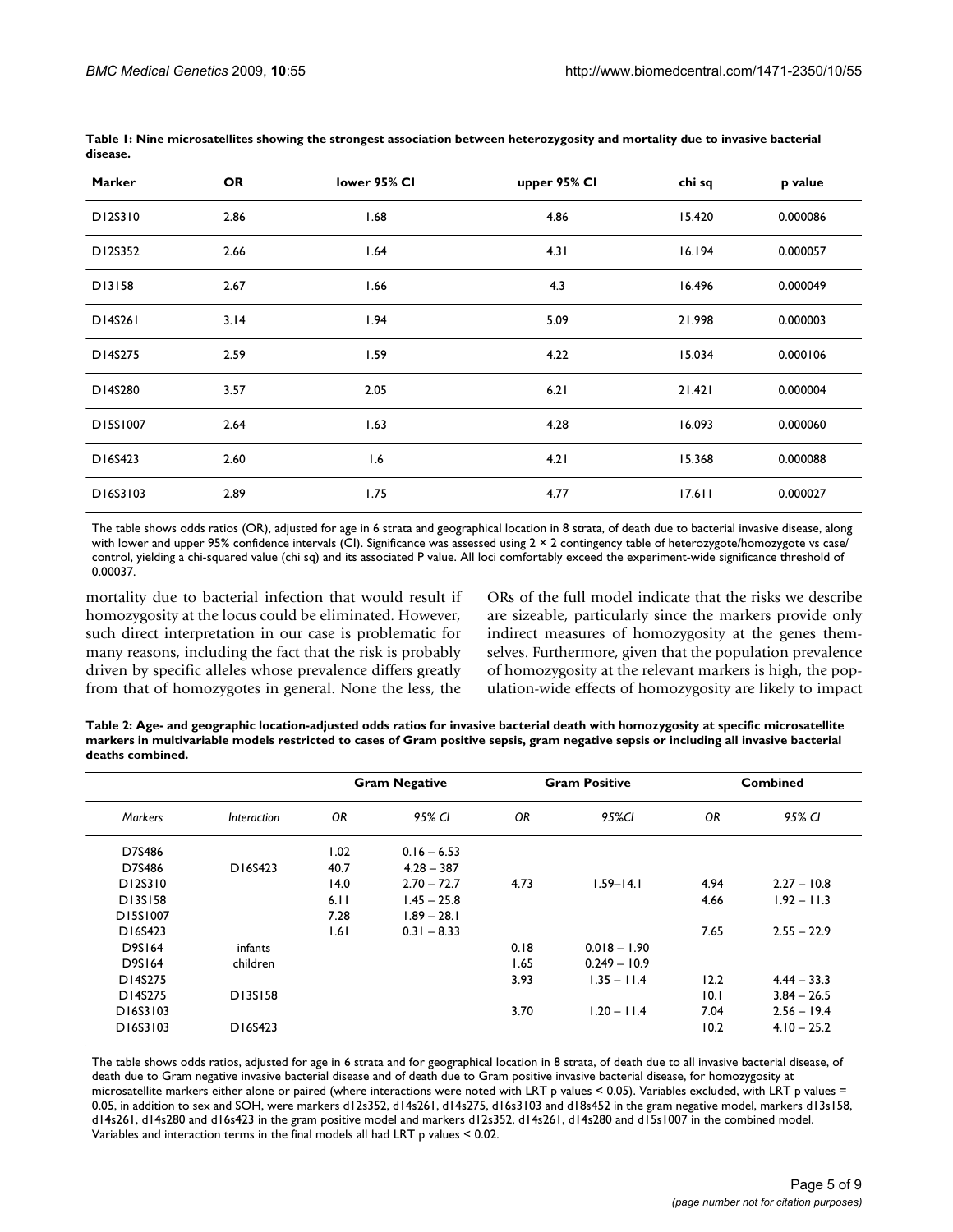| Microsatellite marker | population prevalence of homozygosity | OR for bacterial disease death | <b>PARF</b> |
|-----------------------|---------------------------------------|--------------------------------|-------------|
| D12S310               | 0.187                                 | 3.65                           | 0.331       |
| <b>DI3SI58</b>        | 0.387                                 | 2.04                           | 0.287       |
| D14S275               | 0.282                                 | 4.68                           | 0.509       |
| D16S3103              | 0.490                                 | 3.52                           | 0.553       |
| D16S423               | 0.418                                 | 2.75                           | 0.423       |

**Table 3: Population attributable risk fractions (PARF) for homozygosity at five microsatellite markers in a final multivariable model of bacterial diseases death.**

PARFs were calculated using all markers retained in the final multivariable logistic regression model but, for simplicity, without interaction effects. For this reason the Odds Ratios quoted here are not identical to those in table 2.

very considerable on the total burden of invasive bacterial disease mortality, with the majority of deaths being genetically determined.

## **Discussion**

Here we conduct what we believe is the first systematic analysis of the association between heterozygosity and infectious diseases in humans. Although cases exhibit generally increased homozygosity relative to controls, more detailed analysis indicates that this is largely due to a small subset of markers, each of which contributes a significant risk factor when homozygous. We conclude that heterozygosity at a minimum of five loci contributes ORs of up to 40, and that the most important loci vary depending on the type of pathogen.

There is currently a debate as to whether the benefits of heterozygosity accrue mainly through genome-wide effects (inbreeding) [38,39] or through individual balanced polymorphisms [13,14]. We found that inbreeding effects are either small or absent in this population. This is perhaps not surprising because, in contrast to some other populations such the Fulani [40] and some Arab communities [19], consanguineous marriages tend to be discouraged, with a preference for marriages between rather than within clans [41]. In contrast, five loci independently contribute significant risk factors, lending strong support to the local effects model. However, it should be remembered that human populations differ greatly in their structure and that, in contrast to most animals populations, some human populations actually favour consanguineous marriages [19,40,42]. In such populations a rather different pattern may well emerge.

To find several balanced polymorphisms in a relatively small study of just 134 markers is surprising, given how few have been identified previously in humans [22]. Two factors may contribute to this discrepancy. First, a large majority of genome scans focus on complex, non-infectious diseases, and these are likely to differ from infectious diseases mechanistically. Most heritable non-infectious diseases involve mutant alleles at one or more loci where function is removed or disrupted, and hence are mostly recessive. In contrast, the efficacy of immune-function genes is widely though to benefit from high diversity, a larger palette of alleles increasing the range of pathogen types that can be recognised, and therefore these loci tend naturally towards heterosis. Second, classical association studies tend to be applied to diseases that are known to run in families [43,44], and hence susceptibility will tend to have an appreciable additive component. As such, patterns where heterozygosity is important will tend to be overlooked because heterozygosity *per se* tends not to be heritable. Instead there is a strong focus on searching for associations between particular alleles and disease [43,45,46]. It will be interesting to see the extent to which future studies reveal a much higher prevalence of balancing selection, thereby supporting results from many nonhuman systems.

Our current study is relatively small-scale, with several of the smaller chromosomes being scored for only three or four markers. Consequently, there are large tracts of the genome where further loci could be located with the potential to contribute even further to genetic susceptibility, and implying that the five regions we identify are not the complete set of the loci that could potentially be identified in a larger study. This is surprising because the loci we have uncovered exhibit large individual and combined effect sizes, to the extent that mortality appears highly non-random. Moreover, it should be remembered that the overall risk factor combines both genetic susceptibility and variation in exposure. Unless exposure to pathogens is highly uniform, the impact of genetic factors will be even higher than we report and could rise further if our study has missed further contributory loci.

The effect sizes we report appear much larger than expected. Across the five loci identified as having highest impact, population attributable risk fractions (PARFs) all lie in the range 25–55%. PARFs provide an indication of the proportion of total risk that can be attributed to each genetic factor, given the local prevalence of exposure. Since the calculations assume overlapping effects, these do not sum to one. None the less, our analysis suggests that half or more of the observed deaths would probably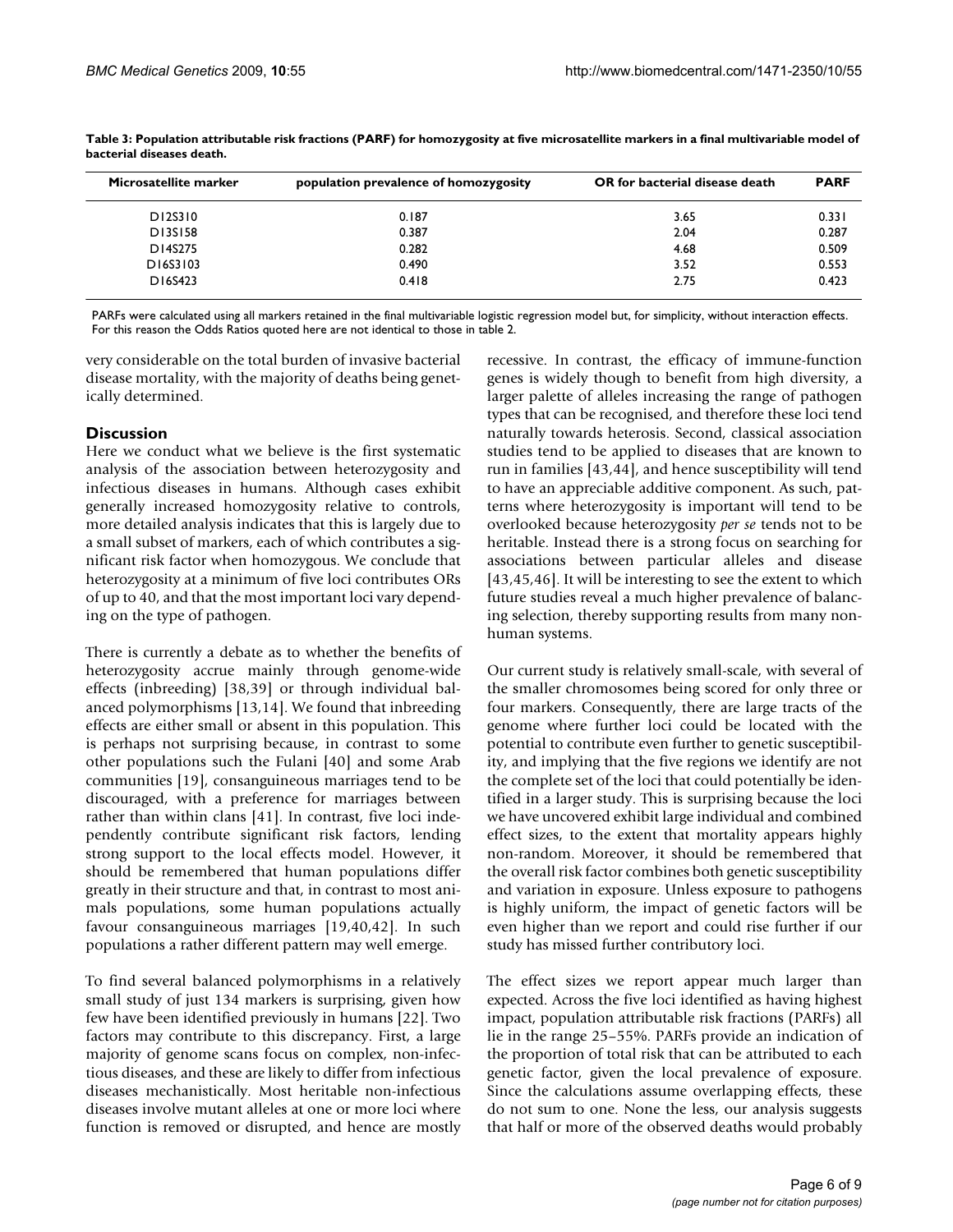not have occurred if the individuals concerned had been heterozygous for these loci, a figure that would surely be even higher if we had been able to genotype SNPs in the genes concerned rather than at linked microsatellites.

The idea that pathogens could play a major role in driving balancing selection at many different locations across the genome is reinforced by the difference we found between Gram negative and Gram positive bacteria. Immune defense mechanisms against Gram positive and Gram negative pathogens vary significantly [47,48], and while there may be some degree of overlap in genetic regulation of immunity to different classes of pathogens, the difference we find between Gram negative and Gram positive strains would help to explain why so many different regions appear to be involved.

#### **Conclusion**

We believe our study is the first to apply to humans the sorts of analysis that commonly reveal single locus heterosis maintained by pathogens in natural populations. We reveal several discrete genomic locations where heterozygosity confers some degree of protection from lethal bacterial infection. Together these loci contribute a substantial risk factor that makes mortality from infection highly non-random. Our study has obvious implications for epidemiology and could lead to the development of simple tests for individuals who are most at risk from infection. High density SNP mapping is under way in order to identify relevant genes.

#### **Methods**

Meningitis is defined by a positive cerebrospinal fluid culture. Neonatal sepsis is defined as bacteraemia or meningitis from day 0 to 59 of life. Malaria parasitemia was concurrently present in some cases and these are analysed as a separate class because malaria may have contributed to mortality.

#### *Control selection*

Controls were selected at random from among a set of healthy subjects who had originally been selected from the community living near a case using the "spinning pencil" technique and individually matched to cases on age, sex and date of presentation to hospital in a case-control study of both surviving and fatal cases of bacteraemia. For ethical reasons, no controls were recruited among young infants (age <60 days). Cases and controls were restricted to the Mijikenda ethnic group indigenous to Coastal Kenya. The subset of controls selected for the present study was frequency-matched on age to cases in the present study. In all multi-variable logistic regression models age and administrative location of residence were included. Age was specified in six strata (0–5 m, 6–11 m. 12–23 m, 24–35 m, 36–59 m, 60–151 m) each of which

contained between 13–19% of the observations. To control for ethnic diversity we stratified by administrative authority, the best form of 'address' we could obtain, yielding eight geographical locations each of which contained between 4–26% of the data. These partitions allow for some degree of geographic substructure and correspond loosely with seven long established sub-groups of the Mijikenda ethnic group, each of which has a different language, and who tend to live in geographically defined clusters.

*Standardized Observed Homozygosity*

$$
S_{OH} = \frac{N_{\text{hom}}}{\sum_{i} H_{oi}}
$$

*SOH* is the standardized observed homozygosity for an individual genotyped for  $i$  loci.  $N_{hom}$  is the number of homozygote genotypes in the individual concerned and *Hoi* is the observed frequency of homozygotes the *i*th locus scored in this individual, calculated across the full sample set.

#### *Population Attributable Risk Fractions*

The PARFs were estimated as prev(OR-1)/(1+prev(OR-1) for each marker in the final model of all invasive bacterial disease deaths combined but, for simplicity, excluding the interaction terms. The prevalence of homozygosity in the population was estimated in the control population after standardizing on age to the known age-distribution of the population around the hospital. This was provided by the Kilifi Demographic Surveillance Study, which has conducted 2–3 household visits each year to enumerate the population in an area accommodating 230,000 people living closest to the hospital since 2000.

#### **Competing interests**

The authors declare that they have no competing interests.

#### **Authors' contributions**

EL conducted the genotyping, participated in the analysis and helped write the paper. WA helped conceive the study, led the analysis and wrote the paper. JB, IM, KM, NP and AS conducted the case control study and defined the clinical syndromes, JB and AS participated in the study design and interpretation of clinical data and AS further conducted the statistical analysis and helped write the paper. MS TRW CRN participated in study coordination, sample acquisition and processing, and interpretation of the data. AH initiated the genetic programme and directed the Oxford research activities.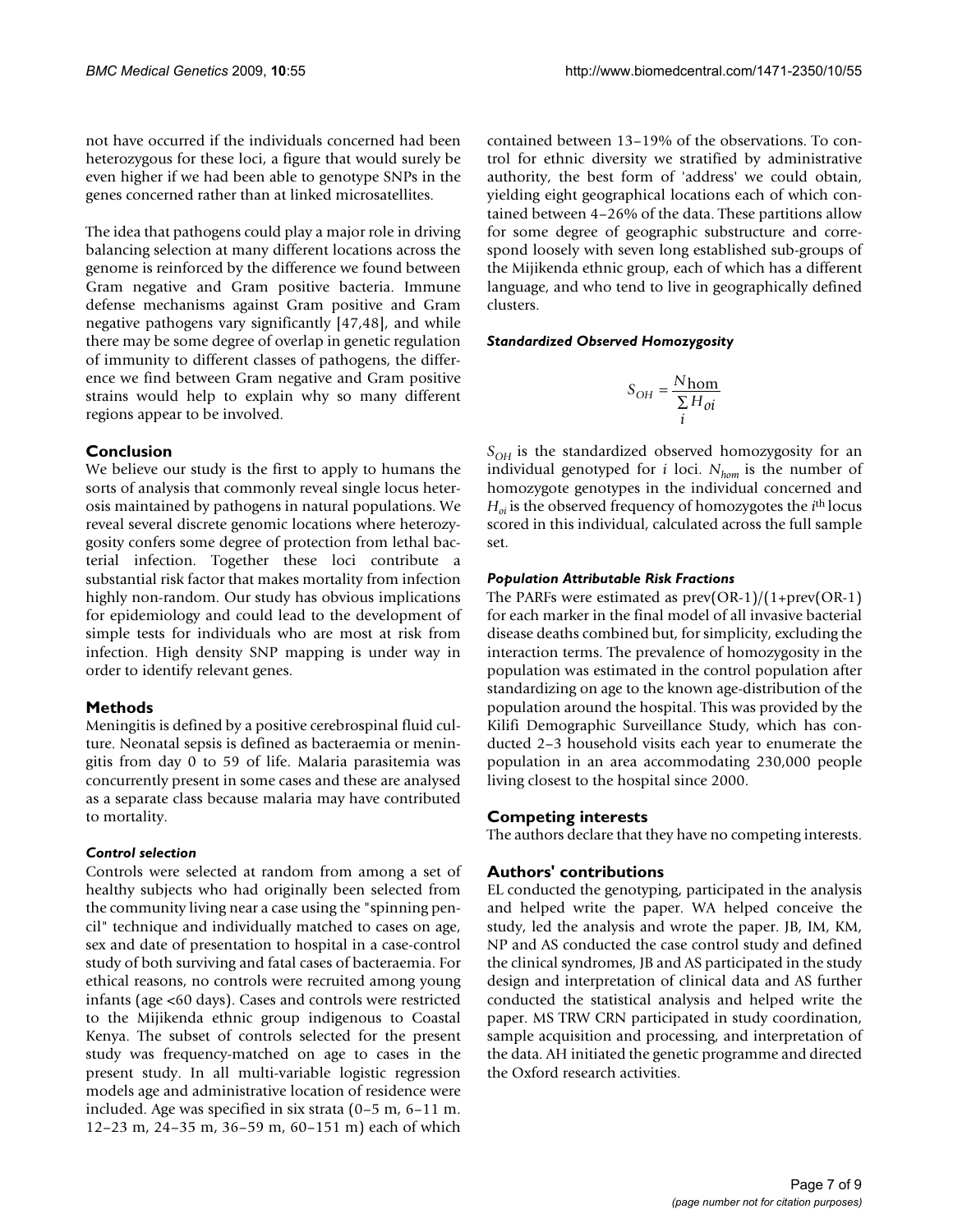#### **Additional material**

#### **Additional file 1**

*Names and chromosomal assignments of all microsatellites genotyped in this study.* Click here for file

[\[http://www.biomedcentral.com/content/supplementary/1471-](http://www.biomedcentral.com/content/supplementary/1471-2350-10-55-S1.doc) 2350-10-55-S1.doc]

#### **Acknowledgements**

Genotyping analysis was funded by a Wellcome Trust Principal Fellowship award to AVSH. We are grateful to two reviewers for their constructive comments.

#### **References**

- 1. David P: **[Heterozygosity-fitness correlations: new perspec](http://www.ncbi.nlm.nih.gov/entrez/query.fcgi?cmd=Retrieve&db=PubMed&dopt=Abstract&list_uids=9650277)[tives on old problems.](http://www.ncbi.nlm.nih.gov/entrez/query.fcgi?cmd=Retrieve&db=PubMed&dopt=Abstract&list_uids=9650277)** *Heredity* 1998, **80:**531-537.
- 2. Coltman DW, Slate J: **[Microsatellite measures of inbreeding: a](http://www.ncbi.nlm.nih.gov/entrez/query.fcgi?cmd=Retrieve&db=PubMed&dopt=Abstract&list_uids=12836816) [meta-analysis.](http://www.ncbi.nlm.nih.gov/entrez/query.fcgi?cmd=Retrieve&db=PubMed&dopt=Abstract&list_uids=12836816)** *Evolution* 2003, **57:**971-983.
- 3. Coulson TN, Pemberton JM, Albon SD, Beaumont M, Marshall TC, Slate J, Guiness FE, Clutton-Brock TH: **Microsatellites reveal heterosis in red deer.** *Proc R Soc Lond B* 1998, **265:**489-495.
- 4. Hoffman JI, Boyd IL, Amos W: **Exploring the relationship between parental relatedness and male reproductive success in the Antarctic fur seal** *Arctocephalus gazella***[.](http://www.ncbi.nlm.nih.gov/entrez/query.fcgi?cmd=Retrieve&db=PubMed&dopt=Abstract&list_uids=15521464)** *Evolution* 2004, **58:**2087-2099.
- 5. Slate J, Kruuk LEB, Marshall TC, Pemberton JM, Clutton-Brock TH: **Inbreeding depression influences lifetime breeding success in a wild population of red deer (***Cervus elaphus***).** *Proc Roy Soc Lond B* 2000, **267:**1657-1662.
- Amos W, Worthington Wilmer J, Fullard K, Burg TM, Croxall JP, Bloch D, Coulson T: **The influence of paternal relatedness on reproductive success.** *Proc Roy Soc Lond B* 2001, **268:**2021-2027.
- 7. Garamszegi LZ, Møller AP, Erritzoe J: **[The evolution of immune](http://www.ncbi.nlm.nih.gov/entrez/query.fcgi?cmd=Retrieve&db=PubMed&dopt=Abstract&list_uids=12778559)** [defense and song complexity in birds.](http://www.ncbi.nlm.nih.gov/entrez/query.fcgi?cmd=Retrieve&db=PubMed&dopt=Abstract&list_uids=12778559) **57:**905-912.
- Seddon N, Amos W, Tobias JA: Heterozygosity predicts terri**tory size and song structure in a co-operatively breeding bird.** *Proc Roy Soc Lond B* 2004, **271:**1823-1829.
- 9. Reid JM, Arcese P, Keller LF: **Inbreeding depresses immune response in song sparrows (***Melospiza melodia***): direct and inter-generational effects.** *Proc R Soc Lond B* 2003, **270:**2151-2157.
- 10. Rijks J, Hoffman JI, Kuiken T, Osterhaus ADME, Amos W: Hetero**zygosity and lungworm burden in harbour seals (***Phoca vitulina***[\).](http://www.ncbi.nlm.nih.gov/entrez/query.fcgi?cmd=Retrieve&db=PubMed&dopt=Abstract&list_uids=18398424)** *Heredity* 2008, **100:**587-593.
- 11. Coltman DW, Pilkington JG, Smith JA, Pemberton JM: **Parasitemediated selection against inbred Soay sheep in a free-living island population.** *Evolution* 1999, **53:**1259-1267.
- 12. Acevedo-Whitehouse K, Gulland F, Greig D, Amos W: **[Disease sus](http://www.ncbi.nlm.nih.gov/entrez/query.fcgi?cmd=Retrieve&db=PubMed&dopt=Abstract&list_uids=12621424)[ceptibility in California sea lions.](http://www.ncbi.nlm.nih.gov/entrez/query.fcgi?cmd=Retrieve&db=PubMed&dopt=Abstract&list_uids=12621424)** *Nature* 2003, **422:**35.
- 13. Acevedo-Whitehouse K, Spraker TR, Lyons E, Melin SR, Gulland F, DeLong RL, Amos W: **[Contrasting effects of heterozygosity on](http://www.ncbi.nlm.nih.gov/entrez/query.fcgi?cmd=Retrieve&db=PubMed&dopt=Abstract&list_uids=16689912) [survival and hookworm resistance in California sealion pups.](http://www.ncbi.nlm.nih.gov/entrez/query.fcgi?cmd=Retrieve&db=PubMed&dopt=Abstract&list_uids=16689912)** *Mol Ecol* 2006, **15:**1973-1982.
- 14. Hansson B, Westerberg L: **[On the correlation between hetero](http://www.ncbi.nlm.nih.gov/entrez/query.fcgi?cmd=Retrieve&db=PubMed&dopt=Abstract&list_uids=12453232)[zygosity and fitness in natural populations.](http://www.ncbi.nlm.nih.gov/entrez/query.fcgi?cmd=Retrieve&db=PubMed&dopt=Abstract&list_uids=12453232)** *Mol Ecol* 2002, **11:**2467-2474.
- 15. Pemberton JM: **[Measuring inbreeding depression in the wild:](http://www.ncbi.nlm.nih.gov/entrez/query.fcgi?cmd=Retrieve&db=PubMed&dopt=Abstract&list_uids=16701322) [the old ways are the best.](http://www.ncbi.nlm.nih.gov/entrez/query.fcgi?cmd=Retrieve&db=PubMed&dopt=Abstract&list_uids=16701322)** *Trends Ecol Evol* 2004, **19:**613-615.
- 16. Balloux F, Amos W, Coulson TN: **[Does heterozygosity estimate](http://www.ncbi.nlm.nih.gov/entrez/query.fcgi?cmd=Retrieve&db=PubMed&dopt=Abstract&list_uids=15367117) [inbreeding in real populations?](http://www.ncbi.nlm.nih.gov/entrez/query.fcgi?cmd=Retrieve&db=PubMed&dopt=Abstract&list_uids=15367117)** *Mol Ecol* 2004, **13:**3021-3031.
- 17. Slate J, David P, Dodds KG, Veenvliet BA, Glass BC, Broad TE, McEwan JC: **[Understanding the relationship between the inbreed](http://www.ncbi.nlm.nih.gov/entrez/query.fcgi?cmd=Retrieve&db=PubMed&dopt=Abstract&list_uids=15254488)[ing coefficient and multilocus heterozygosity: theoretical](http://www.ncbi.nlm.nih.gov/entrez/query.fcgi?cmd=Retrieve&db=PubMed&dopt=Abstract&list_uids=15254488) [expectations and empirical data.](http://www.ncbi.nlm.nih.gov/entrez/query.fcgi?cmd=Retrieve&db=PubMed&dopt=Abstract&list_uids=15254488)** *Heredity* 2004, **93:**255-265.
- 18. DeWoody YD, DeWoody JA: **[On the estimation of genome](http://www.ncbi.nlm.nih.gov/entrez/query.fcgi?cmd=Retrieve&db=PubMed&dopt=Abstract&list_uids=15618305)[wide heterozygosity using molecular markers.](http://www.ncbi.nlm.nih.gov/entrez/query.fcgi?cmd=Retrieve&db=PubMed&dopt=Abstract&list_uids=15618305)** *J Hered* 2005, **96:**85-88.
- 19. Jaber L, Shohat T, Rotter JI, Shohat M: **Consanguinity and common adult diseases in Israeli Arab communities.** *Am J Medic Genet* 1997, **70:**346-348.
- 20. Becker S, Al Halees Z, Molina C, Paterson RM: **Consanguinity and congenital heart disease in Saudi Arabia.** *Am J Medic Genet* 2001, **99:**8-13.
- 21. Roberts DF: **Consanguinity and multiple sclerosis in Orkney.** *Genet Epidem* 1991, **8:**147-151.
- 22. Bubb KL, Bovee D, Buckley D, Haugen E, Kibukawa M, Paddock M, Palmieri A, Subramanian S, Zhou Y, Kaul R, *et al.*: **[Scan of human](http://www.ncbi.nlm.nih.gov/entrez/query.fcgi?cmd=Retrieve&db=PubMed&dopt=Abstract&list_uids=16751668) [genome reveals no new loci under ancient balancing selec](http://www.ncbi.nlm.nih.gov/entrez/query.fcgi?cmd=Retrieve&db=PubMed&dopt=Abstract&list_uids=16751668)[tion.](http://www.ncbi.nlm.nih.gov/entrez/query.fcgi?cmd=Retrieve&db=PubMed&dopt=Abstract&list_uids=16751668)** *Genetics* 2006, **173:**2165-2177.
- 23. Pasvol G, Weatherall DJ, Wilson RJ: **[Cellular mechanism for the](http://www.ncbi.nlm.nih.gov/entrez/query.fcgi?cmd=Retrieve&db=PubMed&dopt=Abstract&list_uids=353566) [protective effect of haemoglobin S against P. falciparum](http://www.ncbi.nlm.nih.gov/entrez/query.fcgi?cmd=Retrieve&db=PubMed&dopt=Abstract&list_uids=353566) [malaria.](http://www.ncbi.nlm.nih.gov/entrez/query.fcgi?cmd=Retrieve&db=PubMed&dopt=Abstract&list_uids=353566)** *Nature* 1978, **274:**701-703.
- 24. Doherty PC, Zinkernagel RM: **[Enhanced immunological surveil](http://www.ncbi.nlm.nih.gov/entrez/query.fcgi?cmd=Retrieve&db=PubMed&dopt=Abstract&list_uids=1079575)[lance in mice heterozygous at the H-2 gene complex.](http://www.ncbi.nlm.nih.gov/entrez/query.fcgi?cmd=Retrieve&db=PubMed&dopt=Abstract&list_uids=1079575)** *Nature* 1975, **256:**50-52.
- 25. Penn DJaP, WK : **The evolution of mating preferences and major histocompatibility complex genes.** *Am Nat* 1999, **153:**145-164.
- 26. Penn DJ, Damjanovich K, Potts WK: **[MHC heterozygosity confers](http://www.ncbi.nlm.nih.gov/entrez/query.fcgi?cmd=Retrieve&db=PubMed&dopt=Abstract&list_uids=12177415) [a selective advantage against multiple-strain infections.](http://www.ncbi.nlm.nih.gov/entrez/query.fcgi?cmd=Retrieve&db=PubMed&dopt=Abstract&list_uids=12177415)** *Proc Natl Acad Sci USA* 2002, **99:**11260-11264.
- 27. van Oosterhout C: **A new theory of MHC evolution: beyond selection on the immune genes.** *Proc Roy Soc Lond B* 2009, **276:**657-665.
- 28. Hoffman JI, Amos W, Trathan PN, Forcada JP: **[Female fur seals](http://www.ncbi.nlm.nih.gov/entrez/query.fcgi?cmd=Retrieve&db=PubMed&dopt=Abstract&list_uids=17287726) [show active choice for males who are heterozygous and](http://www.ncbi.nlm.nih.gov/entrez/query.fcgi?cmd=Retrieve&db=PubMed&dopt=Abstract&list_uids=17287726) [unrelated.](http://www.ncbi.nlm.nih.gov/entrez/query.fcgi?cmd=Retrieve&db=PubMed&dopt=Abstract&list_uids=17287726)** *Nature* 2007, **445:**912-914.
- 29. Bierne N, Launey S, Naciri-Graven Y, Bonhomme F: **Early effect of inbreeding as revealed by microsatellite analyses on** *Ostrea edulis* **[larvae.](http://www.ncbi.nlm.nih.gov/entrez/query.fcgi?cmd=Retrieve&db=PubMed&dopt=Abstract&list_uids=9560403)** *Genetics* 1998, **148:**1893-1906.
- 30. Hansson B, Bensch S, Hasselquist D, Åkesson M: **Microsatellite diversity predicts recruitment of sibling great reed warblers.** *Proc R Soc Lond B* 2001, **268:**1287-1291.
- 31. Hollox EJ, Armour JAL: **[Directional and balancing selection in](http://www.ncbi.nlm.nih.gov/entrez/query.fcgi?cmd=Retrieve&db=PubMed&dopt=Abstract&list_uids=18416833) [human beta-defensins.](http://www.ncbi.nlm.nih.gov/entrez/query.fcgi?cmd=Retrieve&db=PubMed&dopt=Abstract&list_uids=18416833)** *BMC Evol Biol* 2008, **8:**113.
- 32. Akey JM, Zhang G, Zhang K, Jin L, Shriver M: **Interrogating a high density SNP map for signatures of natural selection.** *Genomes Res* 2002, **12:**1805-1814.
- 33. Berkley JA, Lowe BS, Mwangi I, Williams T, Bauni E, Mwarumba S, Ngetsa C, Slack MP, Njenga S, Hart CA, *et al.*: **[Bacteremia among](http://www.ncbi.nlm.nih.gov/entrez/query.fcgi?cmd=Retrieve&db=PubMed&dopt=Abstract&list_uids=15635111) [children admitted to a rural hospital in Kenya.](http://www.ncbi.nlm.nih.gov/entrez/query.fcgi?cmd=Retrieve&db=PubMed&dopt=Abstract&list_uids=15635111)** *N Engl J Med* 2005, **352:**39-47.
- 34. Aparicio JM, Ortego J, Cordero PJ: [What should we weigh to esti](http://www.ncbi.nlm.nih.gov/entrez/query.fcgi?cmd=Retrieve&db=PubMed&dopt=Abstract&list_uids=17107491)**[mate heterozygosity, alleles or loci?](http://www.ncbi.nlm.nih.gov/entrez/query.fcgi?cmd=Retrieve&db=PubMed&dopt=Abstract&list_uids=17107491)** *Mol Ecol* 2006, **15:**4659-4665.
- 35. Amos W, Hoffman JI, Frodsham AJ, Zhang L, Best S, Hill AVS: **Automated binning of microsatellite alleles: problems and solutions.** *Mol Ecol Notes* 2007, **7:**10-14.
- 36. Benjamini Y, Hochberg Y: **Controlling the false discovery rate – a practical and powerful approach to multiple testing.** *J Roy Stat Soc B* 1995, **57:**289-300.
- 37. Takei N, Mortensen PB, Klaening U, Murray RM, Sham PC, O'Callaghan E, Munk-Jørgensen P: **[Relationship between in utero expo](http://www.ncbi.nlm.nih.gov/entrez/query.fcgi?cmd=Retrieve&db=PubMed&dopt=Abstract&list_uids=8896767)[sure to influenza epidemics and risk of schizophrenia in](http://www.ncbi.nlm.nih.gov/entrez/query.fcgi?cmd=Retrieve&db=PubMed&dopt=Abstract&list_uids=8896767) [Denmark.](http://www.ncbi.nlm.nih.gov/entrez/query.fcgi?cmd=Retrieve&db=PubMed&dopt=Abstract&list_uids=8896767)** *Biol Psychiatry* 1996, **40:**817-824.
- 38. Ross-Gillespie A, O'Riain MJ, Keller LF: **[Viral epizootic reveals](http://www.ncbi.nlm.nih.gov/entrez/query.fcgi?cmd=Retrieve&db=PubMed&dopt=Abstract&list_uids=17767596) [inbreeding depression in a habitually inbreeding mammal.](http://www.ncbi.nlm.nih.gov/entrez/query.fcgi?cmd=Retrieve&db=PubMed&dopt=Abstract&list_uids=17767596)** *Evolution* 2007, **61:**2268-2273.
- 39. Spielman D, Brook BW, Briscoe DA, Frankham R: **Does inbreeding and loss of genetic diversity decrease disease resistance?** *Cons genet* 2004, **5:**439-448.
- 40. Hampshire KR, Smith MT: **[Consanguinous marriages among the](http://www.ncbi.nlm.nih.gov/entrez/query.fcgi?cmd=Retrieve&db=PubMed&dopt=Abstract&list_uids=11512686) [Fulani.](http://www.ncbi.nlm.nih.gov/entrez/query.fcgi?cmd=Retrieve&db=PubMed&dopt=Abstract&list_uids=11512686)** *Hum Biol* 2001, **73:**597-603.
- 41. Parkin DJ: *The sacred void: spatial images of work and ritual among the Giriama of Kenya* Cambridge: Cambridge University Press; 1991.
- 42. Abdulrazzaq YM, Bener A, Al-Gazali LI, Al-Khayat AI, Micallef R, Gaber T: **[A study of possible deleterious effects of consanguin](http://www.ncbi.nlm.nih.gov/entrez/query.fcgi?cmd=Retrieve&db=PubMed&dopt=Abstract&list_uids=9137881)[ity.](http://www.ncbi.nlm.nih.gov/entrez/query.fcgi?cmd=Retrieve&db=PubMed&dopt=Abstract&list_uids=9137881)** *Clin Genet* 1997, **51:**167-173.
- Schulze TG, McMahon FJ: Genetic association mapping at the **crossroads: which test and why? Overview and practical guidelines.** *Am J Medic Genet (Neuropsych Genet)* 2002, **114:**1-11.